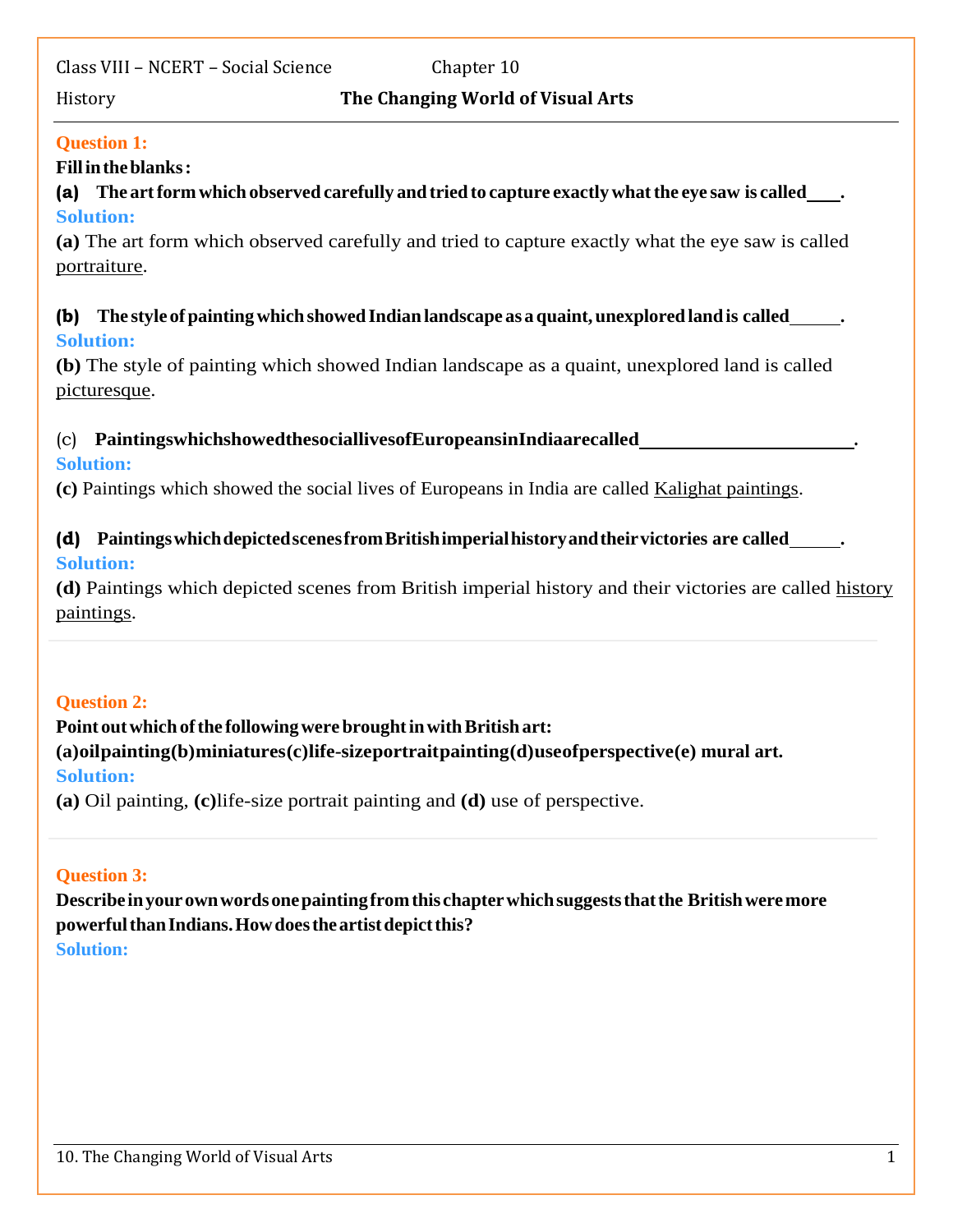# Class VIII – NCERT – Social Science Chapter 10

History **The Changing World of Visual Arts**



The painting which depicts the discovery of the body of Tipu Sultan shows the British as more powerful than Indians. In this painting, the British General is shown as if standing on a high pedestal and exuding all the confidence. The might of the British empire is visibly marked in the paintings to establish a strong root in Indian soil. On the other hand, Tipu Sultan is shown half naked and lifeless; lying in the dark recess. The painting appears to announce that those who dare to challenge the British authority would meet the same fate.

#### **Question 4:**

### **Whydidthe scrollpaintersandpotters come toKalighat?Whydidtheybeginto paintnewthemes? Solution:**

The scroll painters and potters come to Kalighat in the hope of new patrons and never buyers of their art. After the 1 &lOs, a new trend was visible within the Kalighat artists.

Living in a society where values, tastes, social norms and customs were undergoing rapid changes, Kalighat artists responded to the world around and produced paintings on social and political themes.

#### **Question 5:**

# **Whycanwe thinkofRajaRaviVarma'spaintingsasnational?**

### **Solution:**

Raja Ravi Varma was one of the first artists who tried to create a style that was both modern and national. He used the Western art of oil painting and realistic life study to paint themes from Indian mythology. He dramatised on canvas scene after scene from the Indian epics Ramayana and Mahabharata. This portrayal of an Indian consciousness is what makes his paintings national. This was perhaps one of the reasons why his paintings were popular not only among Indian princes and art collectors but also among the masses.

#### **Question 6:**

**InwhatwaydidtheBritishhistorypaintingsinIndiareflecttheattitudesofimperial conquerors?**

10. The Changing World of Visual Arts2